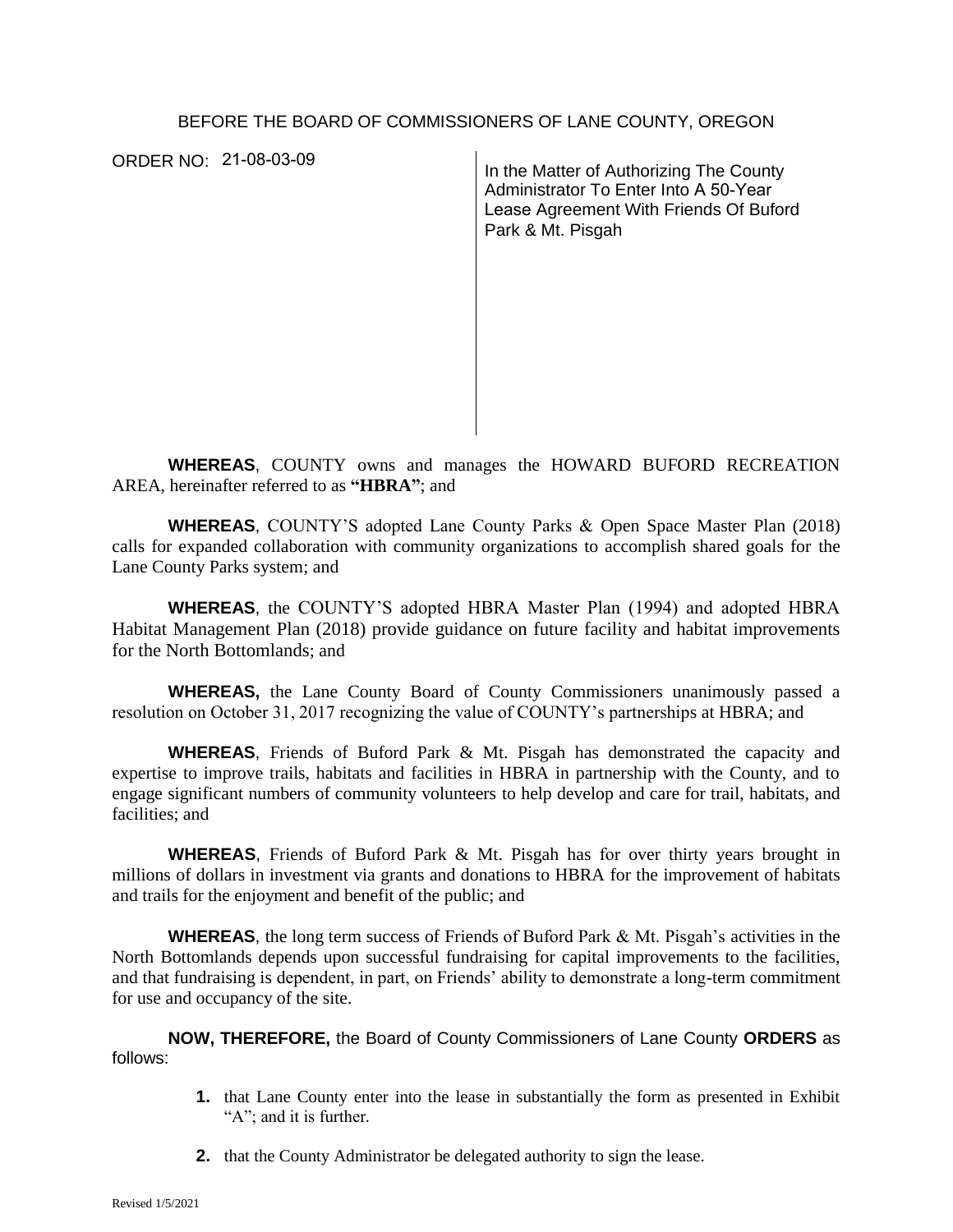**ADOPTED** this 3rd day of August 1997, 2021.

 $\frac{1}{2}$ Jøe/Berney, Øhair Lane County Board of Commissioners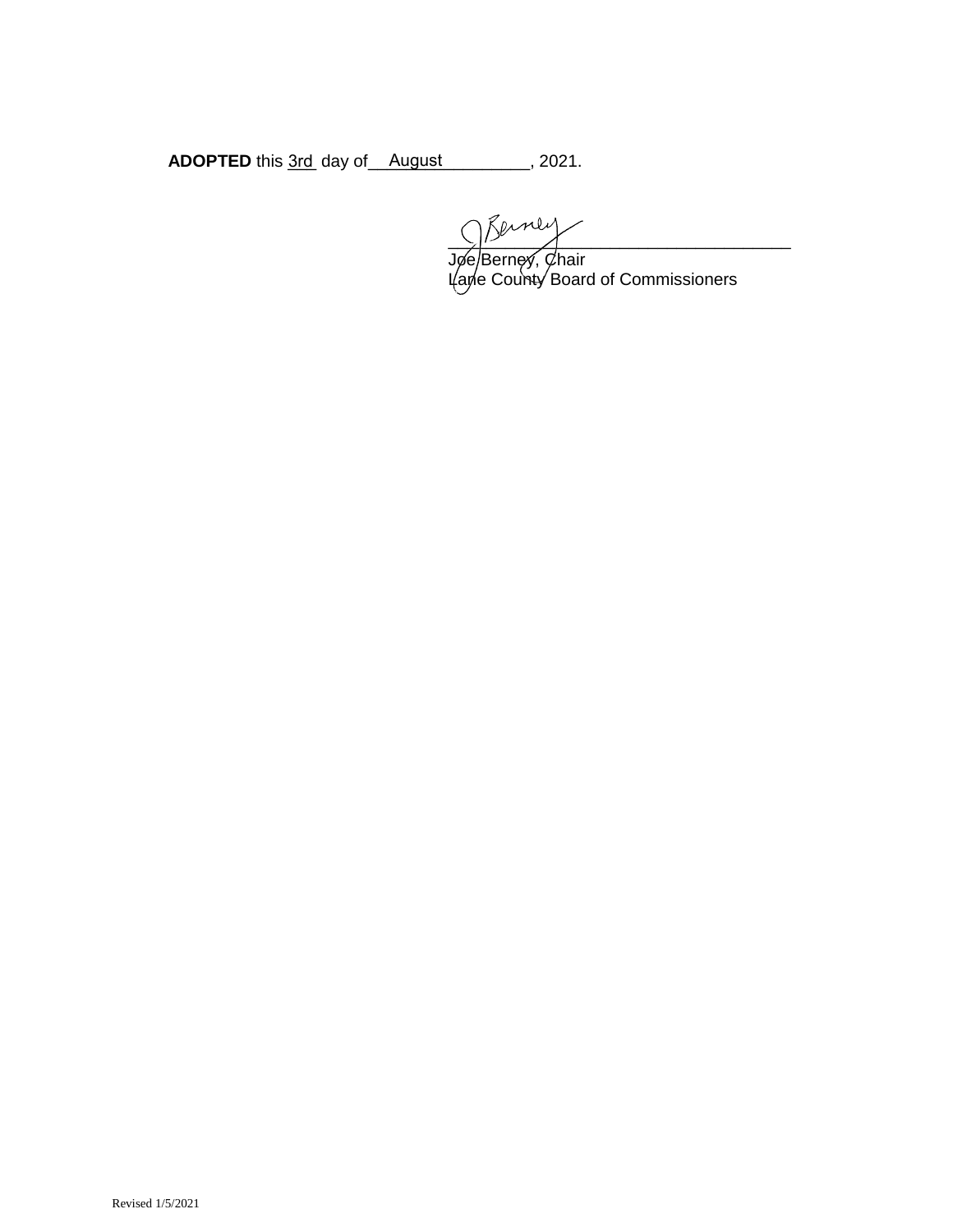#### **NORTH BOTTOMLANDS LEASE**

#### **LANE COUNTY / FRIENDS OF BUFORD PARK & MT. PISGAH**

This agreement ("Lease") is entered into by and between Lane County, a political subdivision of the State of Oregon ("County"), and the Friends of Buford Park & Mt. Pisgah, an Oregon public benefit corporation ("Friends"), each referred to individually in this Lease as a "party," and collectively as the "parties."

#### **RECITALS**

- **A.** County owns and manages the Howard Buford Recreation Area ("HBRA") in central Lane County southeast of the confluence of the Coast and Middle Forks of the Willamette River. County's ownership of the HBRA derives from a 1982 deed containing a restriction requiring the land to be used "for scenic, public park or public forest and recreation purposes," consistent with the requirements of the Land and Water Conservation Fund Act of 1965 (the "Deed Restrictions").
- **B.** County's adopted Lane County Parks & Open Space Master Plan (2018) calls for expanded collaboration with community organizations, such as the Friends, to accomplish shared goals for Lane County Parks system.
- **C.** County's adopted HBRA Master Plan (1994) and adopted HBRA Habitat Management Plan (2018) provide guidance on future facility and habitat improvements for the North Bottomlands. The adopted plans encourage collaboration and partnerships between the County and Non-Profits and volunteers to develop and maintain the HBRA. The parties further acknowledge and agree that it is the goal of the plan and this lease to preserve the natural character of the HBRA.
- **D.** Friends has demonstrated the capacity and expertise to improve trails, habitats and facilities in HBRA in partnership with the County, and to engage significant numbers of community volunteers, representing thousands of hours of labor each year, to help develop and care for trail, habitats, and facilities.
- **E.** Friends has, over thirty years, brought in millions of dollars in investment via grants and donations to the HBRA for the improvement of habitats and trails for the enjoyment and benefit of the public.
- **F.** As part of its operations, Friends has utilized the portion of the HBRA site described in Exhibit A, a portion of which is known as the North Bottomlands, to support its activities, including operation of a native plant nursery for over twenty years to supply plant materials for restoring habitats on HBRA.
- **G.** The parties agree that Friends' past and present activities and operations in the HBRA, including fund raising and operation of its native plant nursery to fund activities in support of the HBRA and outdoor recreation and conservation, are consistent with the requirements of the Deed Restrictions.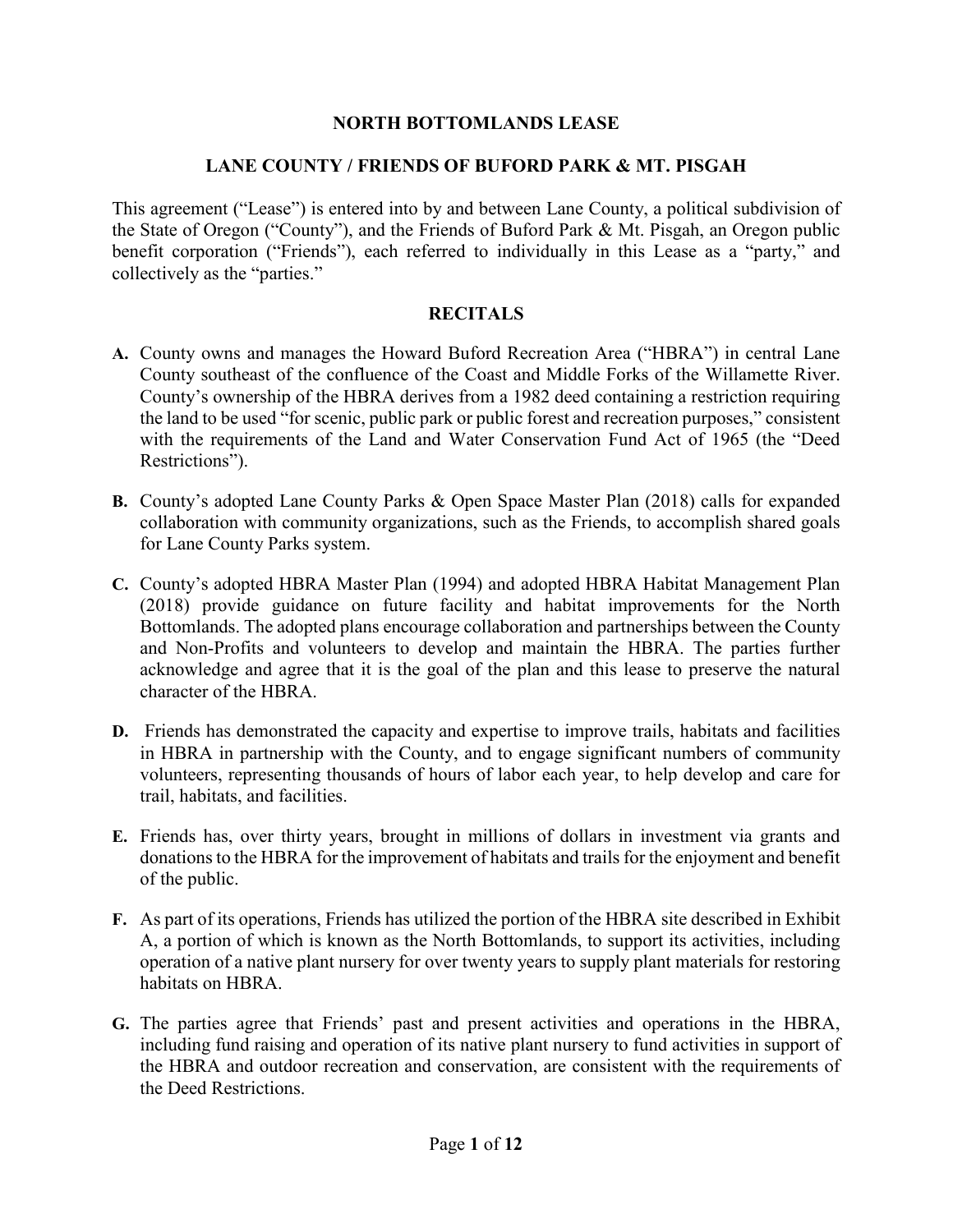**H.** The parties agree that the long term success of Friend's activities in the North Bottomlands depends upon successful fund raising, including securing grants and donations, for capital improvements to the facilities, and that fundraising is dependent, in part, on Friends' ability to demonstrate a long-term commitment for use and occupancy of the site.

### **AGREEMENT**

For the reasons stated above, and for the consideration state herein, County hereby leases to Friends, and Friends hereby leases from County, for the term and on the rent, conditions, and provisions herein contained that certain real property situated in Buford County Park in Lane County, Oregon, as described in Exhibit A attached hereto, exclusive of County Road rights-ofway, together with any and all rights, privileges, easements, improvements, and appurtenances (collectively, the "Premises"). County and Friends hereby agree as follows:

### **1. Term and Termination.**

- **1.1** Initial Term. The initial term ("Initial Term") of this Lease will commence on the date last executed below ("Commencement Date") and end on the last day of the calendar month that is 50 years following the Commencement Date.
- **1.2** Extension Option
	- **1.2.1** Commencing on the fifth anniversary of the Commencement Date, and every fifth anniversary of the Commencement Date thereafter ("Anniversary Date"), Friends will have the option to extend this Lease for an additional five year period.
	- **1.2.2** Friends may exercise its option to extend, if at all, by giving County written notice of such exercise not earlier than 365 days nor later than 60 days before the applicable Anniversary Date.
	- **1.2.3** Upon notice of Friends' intent to exercise its option to extend, the parties will meet and discuss any additional changes in the Lease terms that either party may propose. Following such discussion, the term of this Lease will be extended by five years from the then-current expiration date of the Lease, on the same terms and conditions as contained in this Lease except as modified by mutual agreement of the parties, and the parties will execute an amendment to this Lease setting forth the term of the extended Lease and any other modifications thereto.
- **1.3** Termination by County for Breach. County may terminate this Lease upon 60 days' notice following County's written notice of breach and Friends' failure to cure such breach, unless the breach cannot be completely remedied within the 60-day period, in which event this provision will be satisfied if Friends begins correction of the default within the 60-day period and proceeds with reasonable diligence and in good faith to correct the remedy as soon as practicable. A breach shall include the occurrence of any one of the following:
	- **1.3.1** Friends fails to make reasonable efforts towards its objectives, in accordance with the approved five year plans described in subsection 4.1 below, for a period of one or more years, and fails to cure such breach .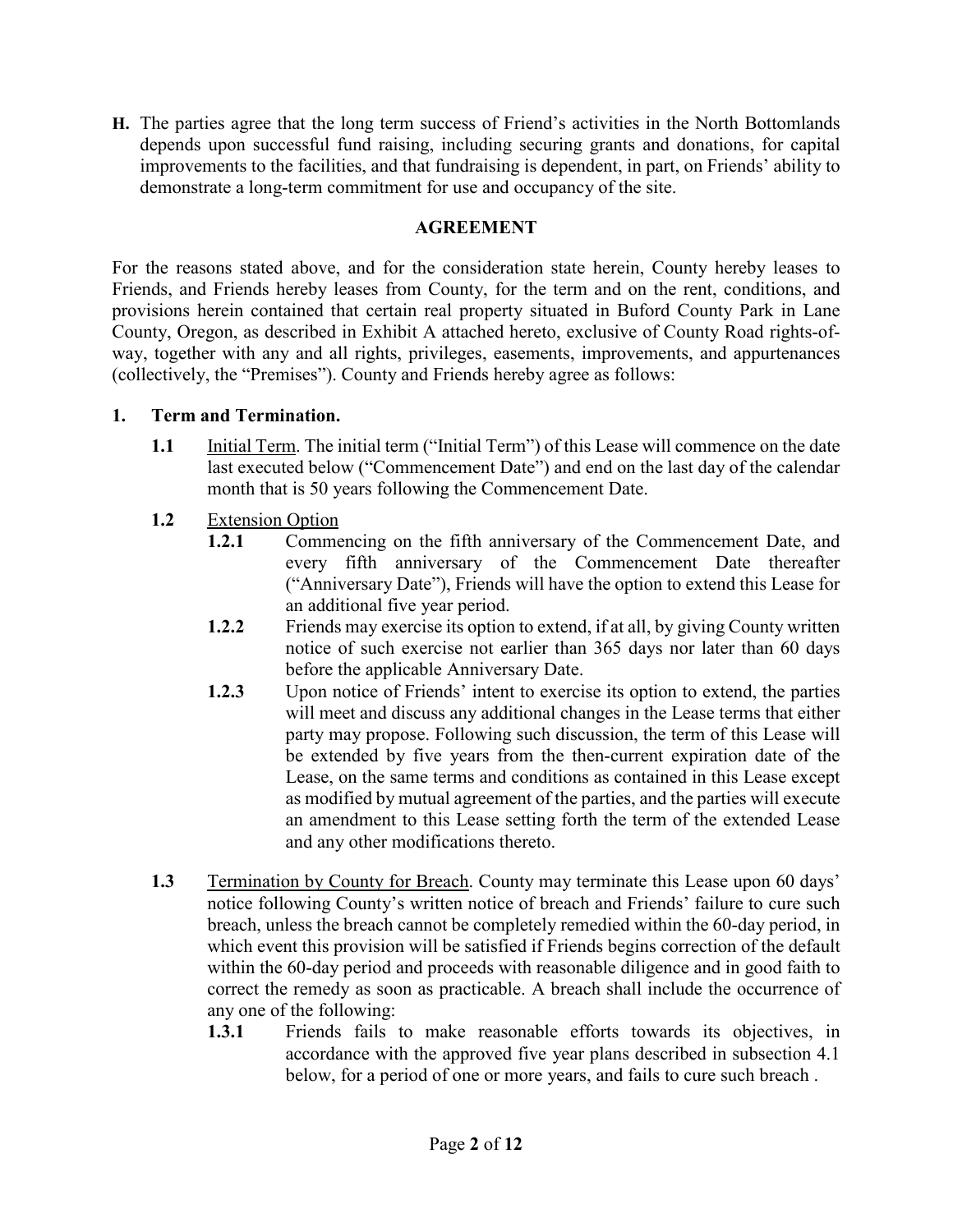- **1.3.2** Friends fails to maintain its status as an Oregon public benefit corporation in good standing.
- **1.3.3** Friends fails to meet any material obligation under this Lease, including without exception those obligations stated in Sections 2, 3, 4, 5, 6, and 7 of this Lease.
- **1.4** Termination by Friends. Friends may terminate this Lease upon 60 days' notice following Friends' written notice of breach and County's failure to cure such breach within 60 days of the date of the notice of such breach, if County fails to meet any material obligation under this Lease, including without exception those obligations stated in Sections 2, 3, 4, and 5 of this Lease, or in the event Friends ceases operating as an Oregon public benefit corporation.
- **2. Rent.** Rent for the Premises is \$1.00 per year, payable yearly in advance on the anniversary of the Commencement Date.

## **3. Friends' Use of the Premises**

- **3.1** Use of Premises. Friends will have the right to use the Premises and the Improvements (as defined in subsection 3.5) for any lawful purpose consistent with the Deed Restrictions. This use includes administrative offices in support of and incidental to its mission related to the HBRA and other natural areas in the vicinity of HBRA, to the extent permitted under the then-current land use regulations and zoning. Any development of new facilities or other uses of the Premises must be consistent with the adopted HBRA Master Plan and any other applicable planning documents.
- **3.2** Condition Assessment. On or promptly after the Commencement Date, each party will assign one or more authorized representatives to jointly meet at the Premises for inspection and documentation, which may include video recording, of the condition of the Premises. Following this inspection, the parties will jointly compile the documentation into an assessment of the condition of the Premises as of the Commencement Date, and this assessment once compiled will be deemed a part of the terms and conditions of this Lease. The assessment must include a list of all structures on the Premises, and identify those not usable for the purposes of Friends' use of the Premises under this Lease. Each party will bear its own costs for the inspection.
- **3.3** Operation, Maintenance, and Preservation of the Premises. Friends agree to maintain the Premises and the Improvements in a clean and orderly condition during the Term of the Lease, and will bear all financial burden and responsibility for such operation and maintenance costs. Friends agrees to maintain the Premises and the Improvements in a condition consistent with the condition of the Premises on the Commencement Date, excepting those existing structures not usable and identified in the Assessment prepared under subsection 3.2, and will bear all financial burden and responsibility for such operation and maintenance costs. The parties agree, however, that Friends may request that County agree to pay a portion of the costs for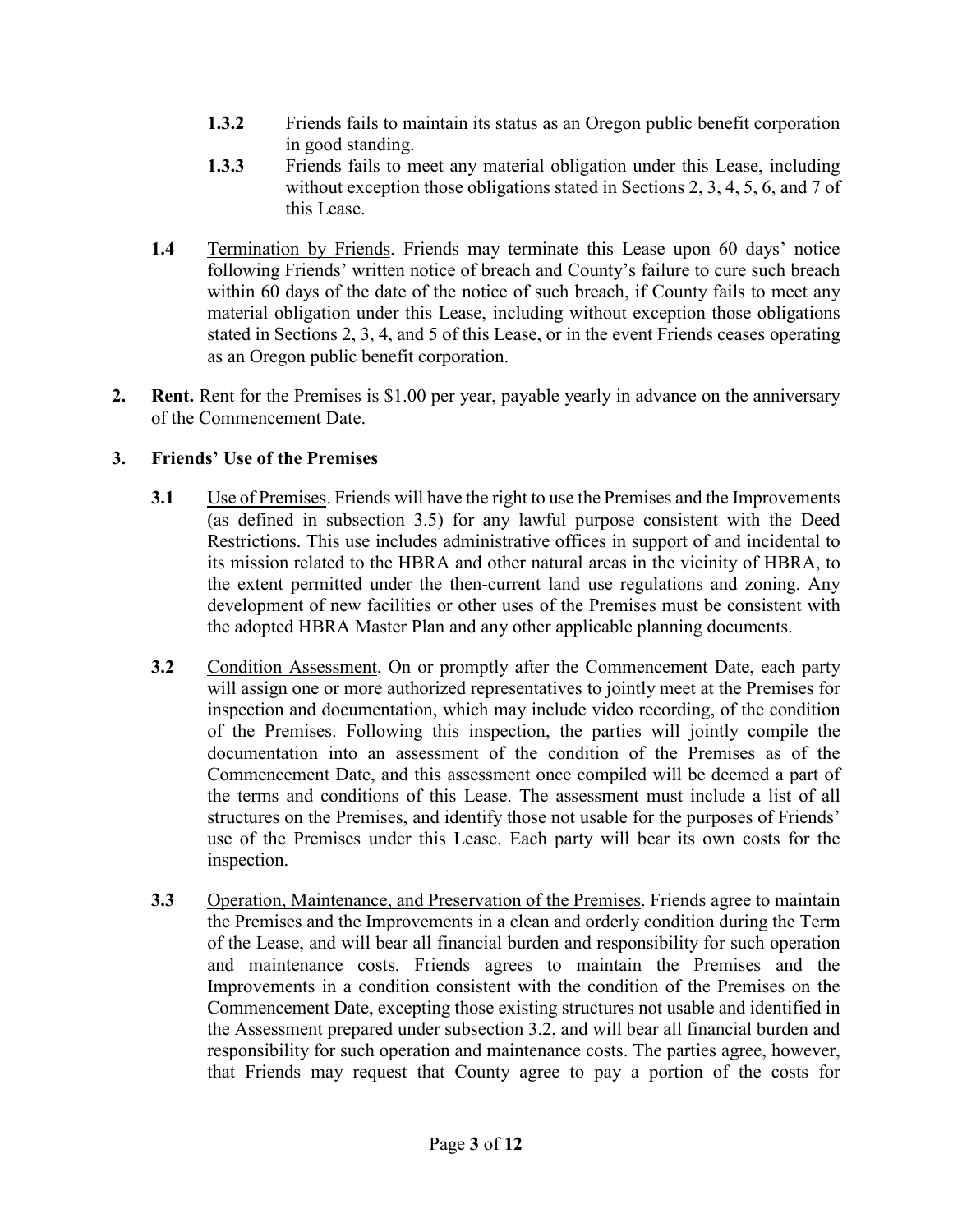maintenance or upgrade projects that involve substantial expense or which provide long-term maintenance benefits.

- **3.3.1** Friends must exercise reasonable care to protect the Premises and the Improvements from material damage and promptly repair any damage to the Premises caused by Friend's failure to exercise reasonable care. In addition, Friends shall be responsible for any damage to adjacent County property caused by any member, agent, employee, licensee, invitee, or contractor of Friends acting within the scope of such membership, agency, employment, permission, license, invitation, or agreement.
- **3.3.2** Friends may not store personal property, vehicles, construction materials, or debris not used in Friends' ordinary operations, nor allow any hazards or conditions unsafe to ordinary users of HBRA.
- **3.4.** Utilities. All costs for utilities, whether provided by a serving outside utility or those provided on the Premises, including electricity, waste disposal, well maintenance, and water treatment and distribution, are the responsibility of Friends. County recognizes that County will take title to all improvements at the end of this Lease and agrees that County may, in its sole judgment, contribute to the development, maintenance, and replacement of the utilities.
- **3.5.** Improvements. As used herein, "Improvements" means any and all buildings, structures, parking areas, driveways, walks, and other improvements of any kind or nature located on the Premises from time to time. At the time of the Commencement Date, such Improvements on the Premises include, but are not necessarily limited to, the Kienzle House and Kienzle Barn, along with a septic system serving the Kienzle House, the Native Plant Nursery enclosure and buildings, and an existing well.
- **3.6.** Development. Friends may not develop or construct capital improvements on the Premises, except with the express written permission of County, which may not be unreasonably withheld.
	- **3.6.1** The foregoing notwithstanding, nothing in subsection 3.3 is intended to preclude cooperative or cost-sharing arrangements between Friends and County that are determined by the parties to be of mutual benefit.
	- **3.6.2** Title to any improvements permanently attached to the real property of the Premises, once completed, will become property of County, excluding trade fixtures owned by Friends, unless expressly agreed otherwise by the parties in writing.
- **3.7** Limitations on Commercial Activities. Friends agrees that Friends will not use the Premises for any exclusively commercial scheme or enterprise, nor permit any individual to use the Premises for such activities, excepting those activities carried out by Friends in the course and scope of furthering its mission, including fundraising events; provided that the activity does not affect the status of Friends as an Oregon public benefit corporation and further provided that the activity does not adversely affect the health or the appearance of the Premises.
	- **3.7.1** The foregoing paragraph is not intended to prohibit Friends from using the services of commercial vendors if the commercial activity is incidental to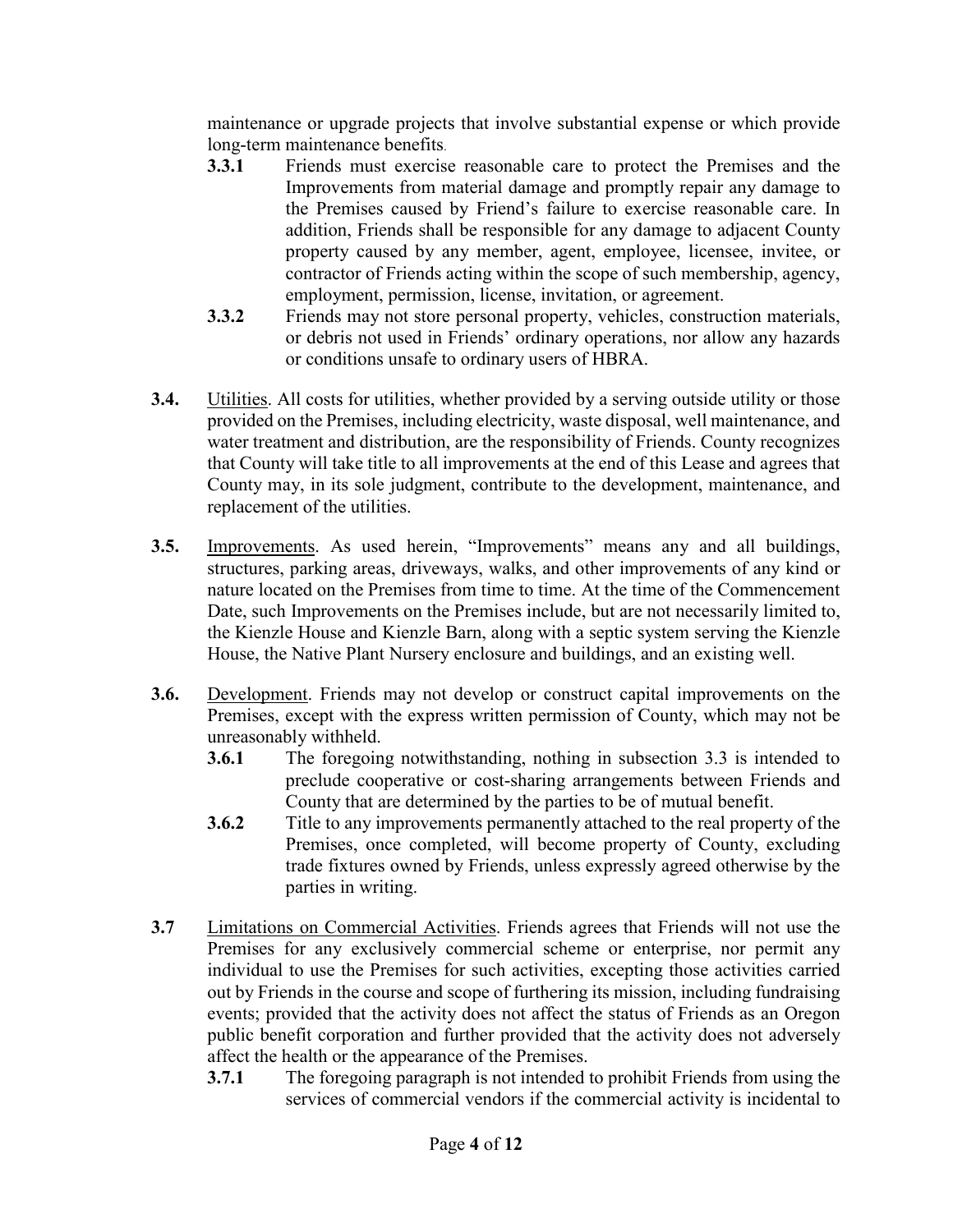its overall operation and management or the advancement of Friends' mission, including fundraising events that may mutually benefit Friends and other Lane County nonprofit and cultural organizations.

- **3.7.2** Friends may request from County permission for an exception to the provisions of this subsection 3.7 by providing with the request an explanation of the need for, or benefit of, the activity, and a description of the impacts, such as: location of the vendors, frequency of commercial activity, size of the commercial operation, and duration of the commercial activity. The County will not unreasonably deny any request, and must provide its determination on the exception in writing.
- **3.8** Prohibited Uses. Friends will not use or occupy, or permit or suffer all or any part of the Premises or the Improvements to be used or occupied (1) for any unlawful or illegal business, use, or purpose, (2) in any such manner to constitute a nuisance of any kind, or (3) for any purpose or in any way in violation of any legal requirements, including but not limited to legal requirements respecting Hazardous Materials, as set forth below in Section 7 below.
- **3.9** Public Access. Friends will insure that public access is maintained along HBRA trails, roads, and public parking lots that exist within or adjacent to the Premises.
	- **3.9.1.** County and Friends will be jointly responsible for the construction, management, and control of the HBRA trails within the Premises. Friends will be responsible for the cost of maintenance of those trails. The minimum standard for such maintenance will be the condition of the trails at the Commencement Date.
	- **3.9.2.** Friends' use of the Premises must not block or obstruct the use of the public road rights of way unless authorized in writing by County. County and Friends will cooperate to regulate vehicular access on the public road as necessary.
- **3.10** Friends' Use of HBRA Parking. County grants to Friends, and to Friends' employees, clients, volunteers, suppliers, invitees, and licensees, a nonexclusive easement to access the Premises and to use parking areas in the Premises for the use of motor vehicles of Friends' employees, clients, volunteers, suppliers, invitees, contractors, and licensees while participating in or activities at the Premises. County reserves the right to grant similar nonexclusive use to other parties and to make rules and regulations relating to the use of those parking areas.
- **3.11** No Waste. Lessee shall not do or suffer any waste or damage, disfigurement, or injury to the Real Property or the Improvements.

# **4. Friends' and County's Relations**

**4.1** Friends' Five-Year Plans. Friends agrees to submit to County every five years, for County's review and approval, a proposed plan detailing general development, operation, and maintenance plans for the Premises and Improvements for the next five-year period. The initial Five-Year Plan must be submitted within 120 calendar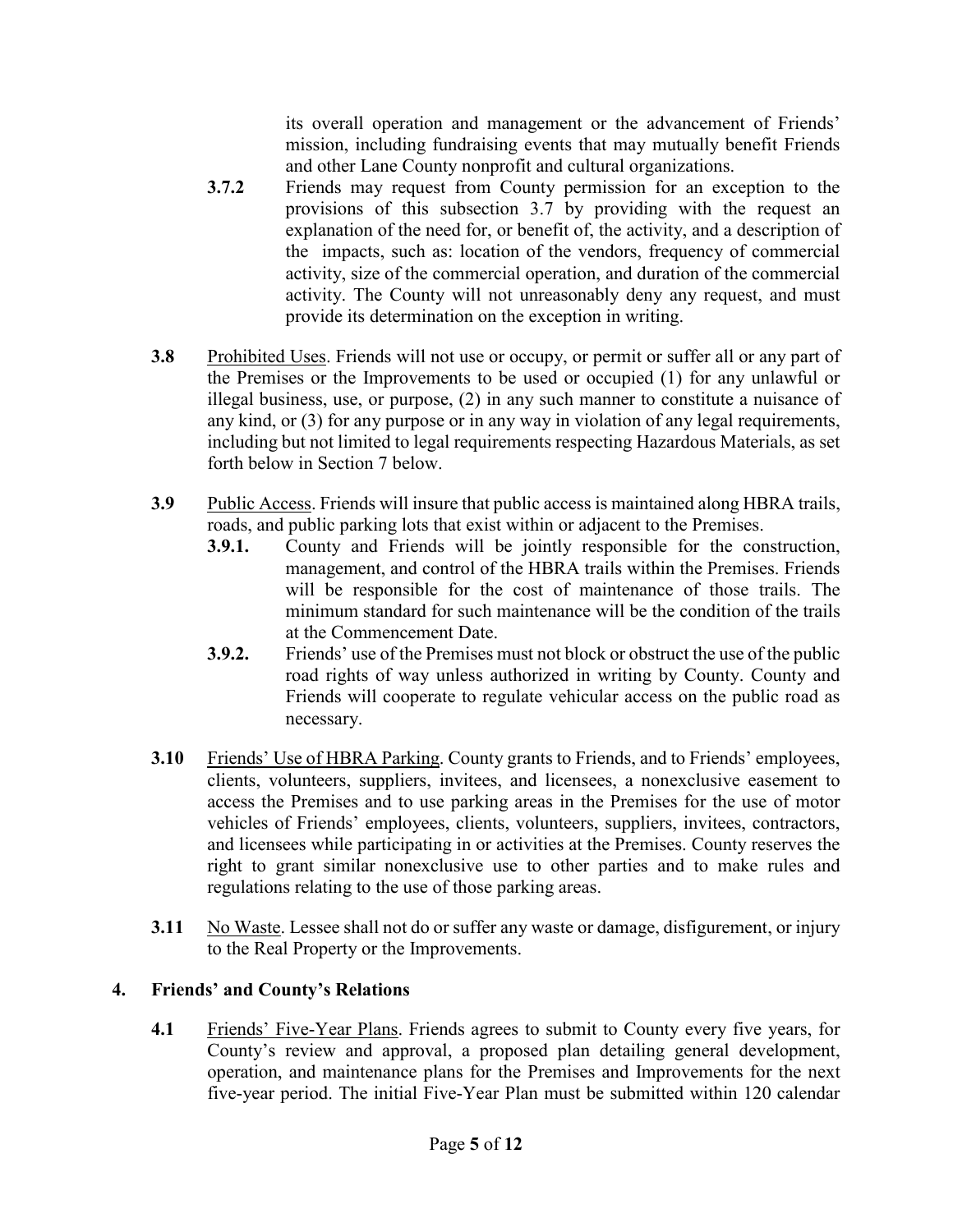days of the commencement of the Lease. Subsequent plans must be submitted not later than March 31 of every fifth anniversary of the Commencement Date. County must review and take action on the plan within 30 calendar days of receipt, which may include approval, rejection with direction on changes necessary for approval, or approval with conditions. A rejected plan must be resubmitted within 30 calendar days of County's action. Friends must give notice to County in writing of any changes to the approved plans arising within the plan's five-year period.

- **4.2** Fees. Friends agrees that any and all fees and charges collected for entrance to the Premises, if any, are subject to prior approval by County, which approval the County shall not unreasonably withhold.
- **4.3** Compliance with HBRA Rules. Friends agrees that its use of the Premises will conform to such rules and regulations as may be prescribed by County to govern and provide for public use of HBRA outside of the Premises, including the recommendations of the Lane County Large Events Task Force dated September 28, 2015, as they may be updated from time to time during the term of this Lease.
- **4.4** Fundraising. County agrees that Friends may conduct fundraising and earn revenues on site, so long as moneys raised are used solely for the maintenance, improvement, and administrative costs for Friends' use of the Premises and Improvements and the advancement of Friends' nonprofit mission in providing trail and habitat stewardship services throughout the HBRA and surrounding conservation lands.
- **4.5** Cooperation for Scheduled Events. The parties acknowledge that Friends, County, and other permitted parties may, in accordance with local rules and laws, desire to arrange and schedule public and private events for the purposes of fundraising, enhancing the public's ability to use and experience the Premises or the HBRA, and other purposes not inconsistent with their respective goals and missions. Friends and County and agree to cooperate to allow for reasonable access, parking, control, and security for such events. Each party agrees to cooperate with the other and seek such permissions as are necessary for the carrying out of such events in a safe manner in compliance with applicable laws and regulations, and such cooperation will not be unreasonably withheld.
	- **4.5.1.** The parties recognize that the Mount Pisgah Arboretum, the Lane County Sheriff's Mounted Posse, and other park users authorized by County will be allowed to use that portion of the Premises that is shaded in yellow in Exhibit A for overflow parking and other areas within the Premises for events and activities authorized by County under its then-existing review and approval process. All permitted users will be required to notify Friends in advance of such events, and such users will be responsible for signage, control, security, and any costs or damages related to this use.
- **4.6** Financial Information and Reporting. Friends agrees to provide County with a copy of Friends' annual independently reviewed financial report. Upon request from County, Friends must provide County with such additional information and reporting on Friends' activities and operations at HBRA as County may reasonably require to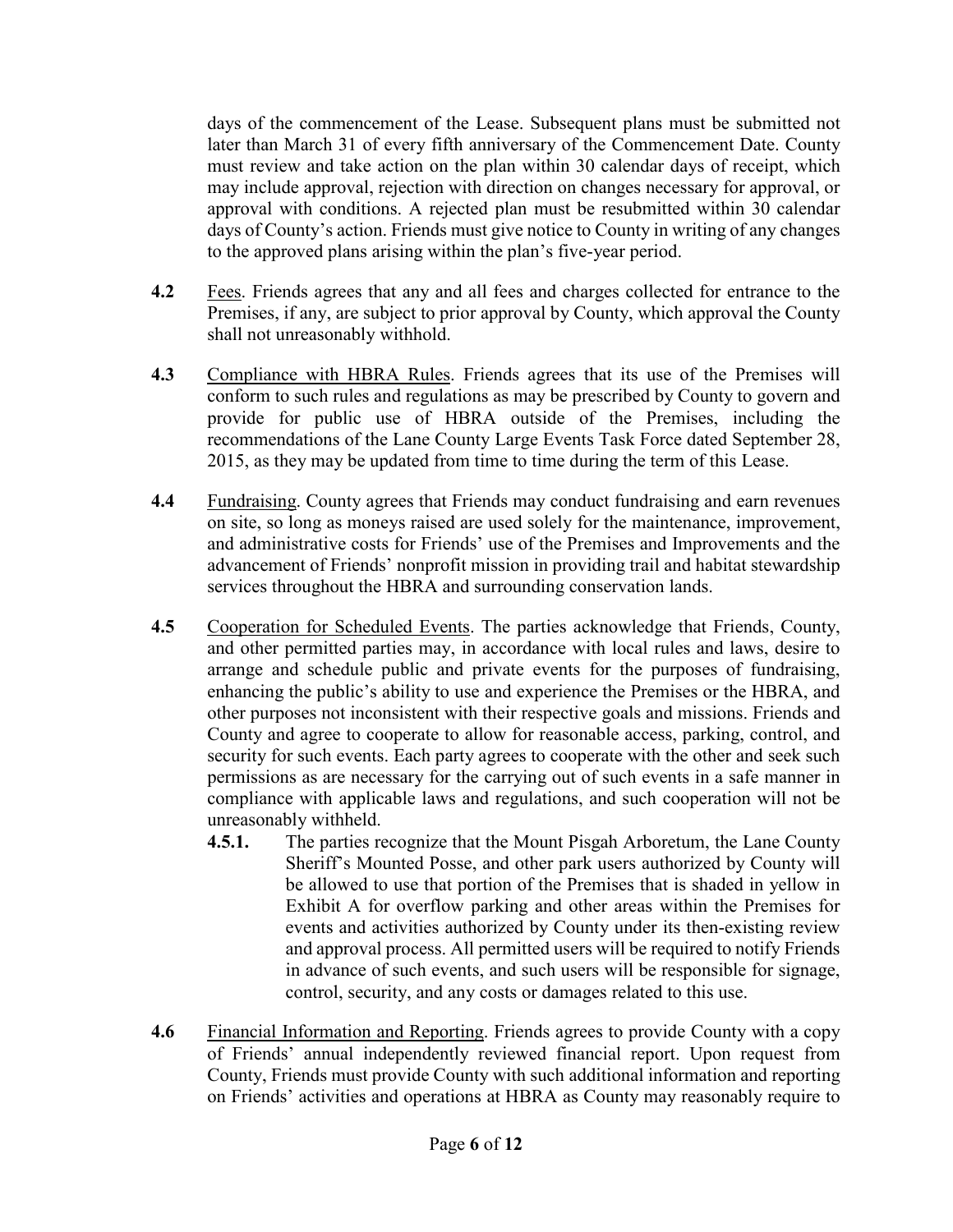ensure Friends' activities and operations are consistent with the terms of this Lease and do not conflict with the Deed Restrictions. County will maintain the confidentiality of such information to the extent permitted under Oregon Public Records Law.

**5. County's Right to Inspect.** County may at any time inspect the portion of the Premises open to public access, and upon not less than 72 hours' notice, may inspect the Portions of the Premises not open to public access. County's right to inspect is for the purpose of ensuring Friends' performance of its duties and obligations under this Lease, and County will promptly inform Friends of any deficiencies or potential deficiencies revealed to County during such inspections. Any potential deficiencies must be investigated by Friends to verify if deficiencies exist, and all deficiencies must be corrected within a reasonable time.

## **6. Insurance and Indemnification.**

- **6.1** Insurance. Prior to commencement of the Lease Term, Friends must provide at Friends' expense the following required insurance, and maintain such insurance at all times within the Term, and provide documentation of such required insurance coverage upon County's request:
	- **6.1.1.** Casualty insurance covering loss or damage by fire, vandalism, malicious mischief, storm and other risks as may be embraced within "all-risk" (not "named peril") insurance insuring the full replacement value (excluding foundation and excavation cost) of the Improvements. All casualty insurance policies must include contractual liability, severability of interest, and cross-liability endorsements. If "all-risk" insurance becomes unavailable, then Friends must insure the Improvements with such coverage as is customary from time to time for comparable buildings in the Eugene, Oregon area. The amount of such insurance policy must be modified from time to time as the full replacement value of the Improvements changes.
	- **6.1.2.** Comprehensive liability insurance in respect of the Premises, Improvements, and the conduct of its operations, including bodily injury, property damage, contractual, personal injury, and products. The minimum limit of the general liability insurance shall be \$2,000,000 per occurrence and \$4,000,000 aggregate, and must include an Additional Insured endorsement that includes completed operations, and which is primary and non-contributory with any other insurance and self-insurance. The amount of such insurance must be modified from time to time, but is not required to be more frequently than once every three years, to maintain comparable coverage after adjustment for inflation, using commercially reasonable means.
	- **6.1.3.** Auto liability insurance in compliance with Oregon statutory requirements, in a minimum amount of \$2,000,000. The amount of such insurance must be modified from time to time, but is not required to be more frequently than once every three years, to maintain comparable coverage after adjustment for inflation, using commercially reasonable means.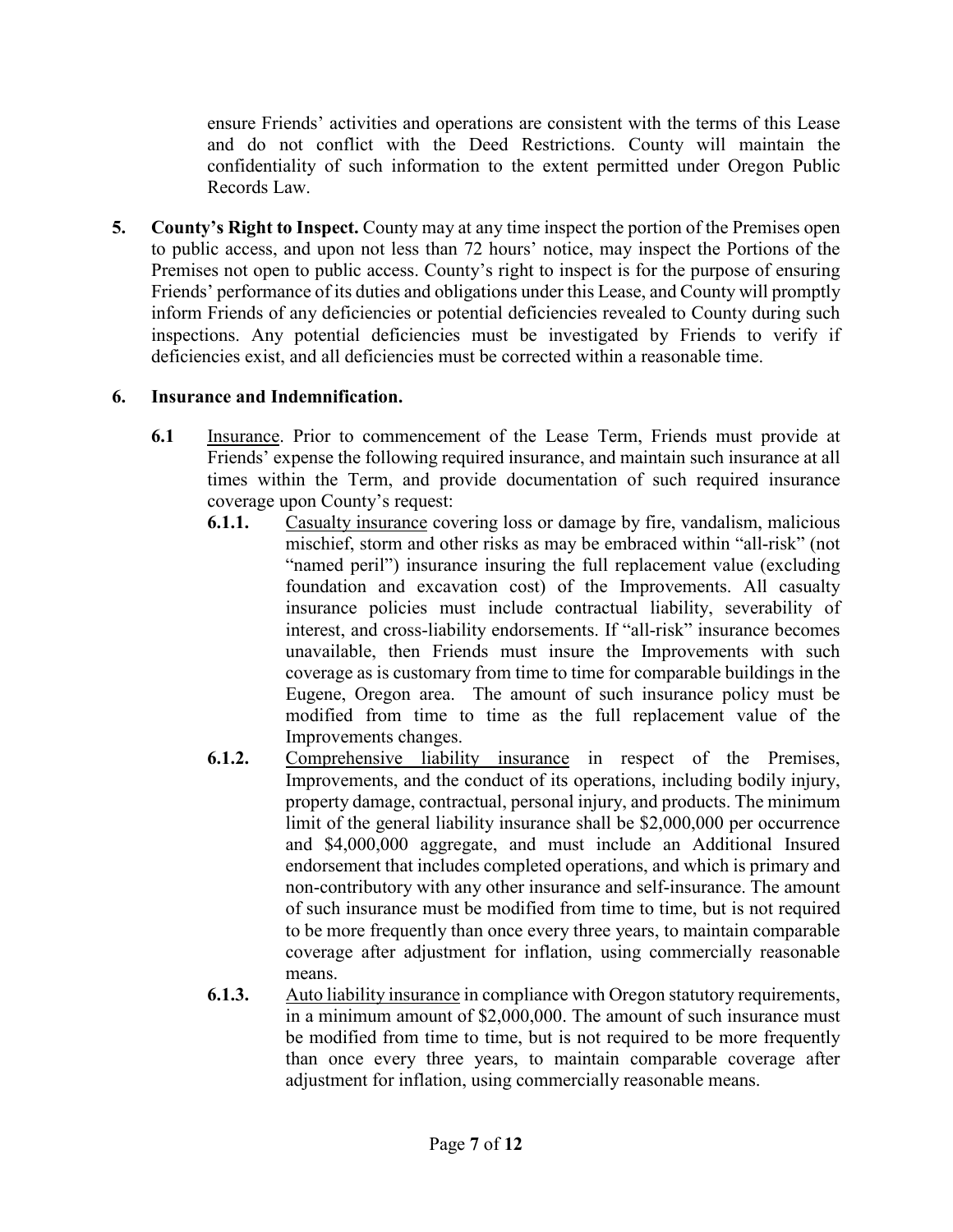- **6.1.4.** Excess or umbrella insurance coverage may be used, in combination with underlying insurance policies complying with the requirements herein, to meet the minimum amounts of insurance stated in 6.1.2 and 6.1.3 above.
- **6.2** Indemnification. To the fullest extent permitted by law, and to the extent otherwise provided for in private contracts of insurance, Friends shall indemnify, defend, and hold harmless the County, its officers, agents, employees, and volunteers, from all damages, losses and expenses, including but not limited to attorney fees and costs related to litigation, and to defend all claims, proceedings, lawsuits, and judgments arising out of or resulting from Friends' performance or failure to perform under this Lease. The provisions of the foregoing notwithstanding, Friends will not be required to indemnify County for any liability arising solely out of wrongful acts of County's own officers, agents, or employees.

To the extent permitted by the Oregon Constitution and the Oregon Tort Claims Act law, County shall indemnify, defend, and hold harmless Friends, its officers, agents, employees, volunteers, invitees, guests, and contractors, from all damage, loss, expenses, including but not limited to attorney fees, expert witness fees, and costs related to litigation, and to defend all claims, proceedings, losses, or judgment arising out of or resulting from, County's performance or failure to perform under this Lease. The provisions of the foregoing notwithstanding, County will not be required to indemnify Friends for any liability arising solely out of wrongful acts of Friends' officers, agent, employees, invitees, guests, directors, or contractors.

## **7. Hazardous Materials.**

- **7.1** Hazardous Materials Definitions. As used in this Lease:
	- **7.1.1** "Hazardous Materials" means any chemical, substance, material, object, condition or waste, or combination thereof, which (a) is defined as a hazardous substance, hazardous material, hazardous waste, pollutant, toxic material, or contaminant under any Environmental Law, (b) is a petroleum hydrocarbon, including crude oil or any fraction thereof, (c) may be hazardous to human health or safety or the environment due to its harmful or potentially harmful properties or effects, including toxicity, corrosivity, flammability, explosivity, infectiousness, radioactivity, carcinogenicity or reproductive toxicity, (d) is regulated pursuant to any Environmental law, or (e) is asbestos or an asbestos-containing material.
	- **7.1.2** "Environmental Laws" means any federal, state and local law, statute, ordinance, regulations, rule, guideline, judicial decision, judicial or administrative order or decree, permit, license, approval, authorization, or similar requirement of any federal, state or local governmental agency or other governmental authority, pertaining to the protection of human health, safety, or the environment, currently existing and as amended, enacted, issued or adopted in the future.
- **7.2** Prohibited and Permitted Hazardous Materials. Friends will not cause or permit any Hazardous Material to be brought on, kept, or used in or about the Premises, by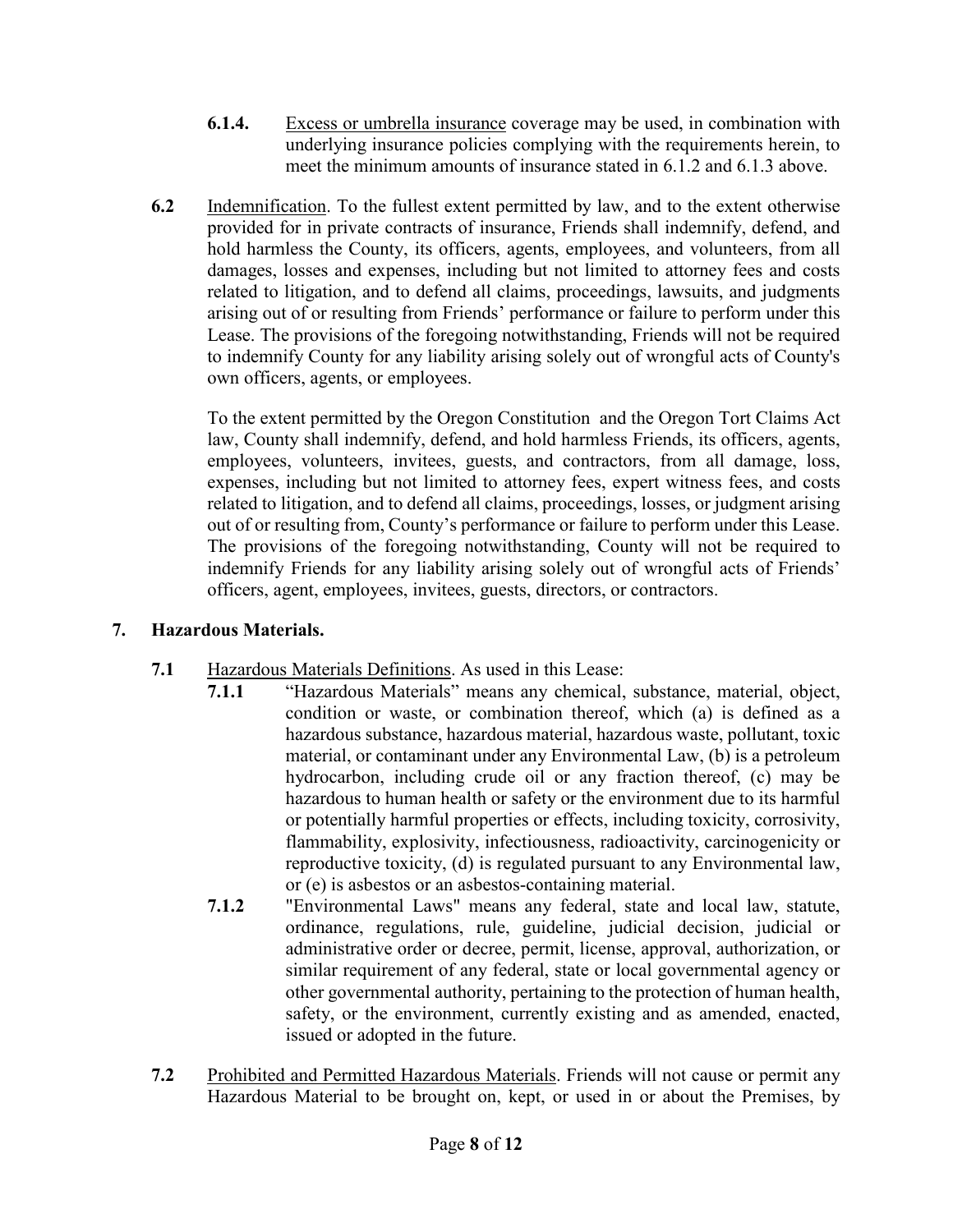Friends or any other person, that are not necessary or useful to Friends' operations. With respect to those Hazardous Materials that are permitted under the preceding sentence, the same will be used, kept, stored, and disposed of in the manner that complies with all Legal Requirements relating to the use, storage, and disposition of Hazardous Material.

- **7.3** Hazardous Materials Contamination Indemnification. If Friends breaches the obligations stated in this Section, or if the presence of any Hazardous Material on the Premises caused or permitted by Friends, or its agents, employees, volunteers, licensees, and permittees, results in any illegal contamination of the Premises or any other private or public property, including without limitation roads and waterways, or if contamination of the Premises by a Hazardous Material otherwise occurs for which Friends is legally liable to County or to any third party for damages resulting therefrom, then Friends will indemnify, defend, and hold County harmless from and against any and all claims, judgments, damages, penalties, fines, costs, expenses, liabilities, or losses (including without limitation diminution in value of the Premises, damages for the loss or restriction on use of the Premises, and sums paid in settlement of claims, attorney fees, consulting fees, and expert fees) that arise during or after the Term as a result of or in connection with such contamination. The foregoing indemnification of County by Friends includes without limitation costs incurred in connection with any investigation of site conditions or any cleanup, remedial, removal, or restoration work required or recommended by any federal, state, or local governmental agency or political subdivision because of Hazardous Material present in the soil or groundwater or on or under the Premises.
- **7.4** Remedial Action. Friends will promptly take any and all actions, at Friends' sole cost and expense, as are necessary or appropriate to return the Premises and the Improvements and any other private or public facilities to the condition existing before the introduction of any Hazardous Material to the Premises or Improvements; however, County's approval of such actions must first be obtained, which approval will not be unreasonably withheld, conditioned, or delayed if the actions would not potentially have any material adverse long-term or short-term effect on the Premises or Improvements or any other private or public facilities. Friends will contract with licensed contractors, laboratories, and engineering firms to do all necessary remedial work at Friends' sole risk and will indemnify and hold County harmless from and against any and all loss, cost, liability, damage, and expense relating to or arising from any damage or injury to County, Friends' contractors, laboratories, and engineering firms, or the agents of either of them, or any liability incurred by any of them or any claim by County by reason of the work conducted by the such contractors, laboratories, and engineering firms.
- **7.5** Existing Conditions. The foregoing notwithstanding, Friends will not be responsible for and will have no obligations under this Section for any Hazardous Material located on or under the Premises as of the Commencement Date, unless introduced thereon by Friends in the course of its past operations on the Premises. County represents and warrants that to the best of its knowledge, the Premises are not currently contaminated with any Hazardous Material in any actionable quantity.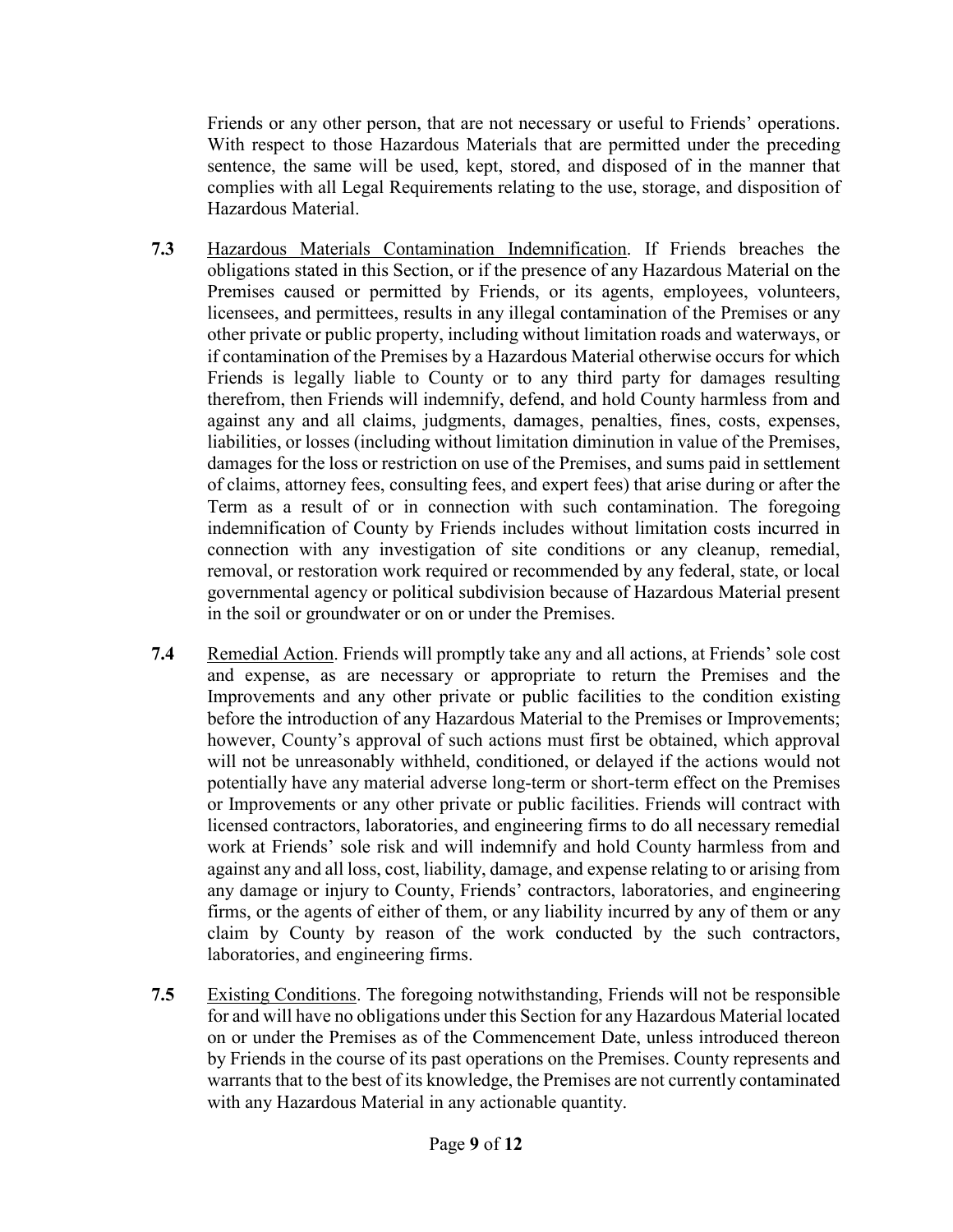### **8. Miscellaneous Provisions.**

- **8.1** Modification. No modification or amendment to this Lease will bind either party unless in writing and signed by both parties.
- **8.2** Quiet Enjoyment. Friends, on paying the Rent and observing and keeping all its covenants, agreements, and conditions of this Lease, shall quietly have and enjoy the Premises during the Term without hindrance or molestation by anyone claiming by, through, or under County, subject to the exceptions, reservations, and conditions of this Lease.
- **8.3** Force Majeure. Neither party will be liable for any failure or delay in performing an obligation under this Lease due to force majeure acts, events, or occurrences, including but not limited to any of the following causes, to the extent beyond that party's reasonable control: acts of god, accident, riots, war, terrorist act, epidemic, pandemic, quarantine, stay-at-home order, civil commotion, natural catastrophes, or national strikes.
- **8.4** Dispute Resolution. The parties are required to exert every effort to cooperatively resolve any disagreements that may arise under this Lease. This may be done at any management level, including at a level higher than the persons directly responsible for administration of the Lease. In the event that the parties alone are unable to resolve any conflict under this Lease, they are encouraged to resolve their differences through mediation or arbitration, using such process as they may choose at the time.
- **8.5** Governing Law, Forum, and Venue. All matters in dispute between the parties to this contract arising from or relating to this Lease, including without limitation alleged tort or violation, are governed by, construed, and enforced in accordance with the laws of the State of Oregon without regard to principles of conflict of laws. This section does not constitute a waiver by County of any form of defense or immunity, whether governmental immunity or otherwise, from any claim or from the jurisdiction of any court. All disputes and litigation arising out of this Lease will be decided by the state or federal courts of Oregon. Venue for all disputes and litigation will be in Lane County, Oregon.
- **8.6** Nonwaiver. Failure of either party to enforce any provision of this Lease does not constitute a waiver or relinquishment by County of the right to such performance in the future nor of the right to enforce that or any other provision of this Lease.
- **8.7** Severability. If any provision of this Lease is declared by a court to be illegal or in conflict with any law, the validity of the remaining terms and provisions are not affected; and the rights and obligations of the parties are to be construed and enforced as if the Contract did not contain the particular provision held to be invalid.
- **8.8** Assignment. Friends may not assign or transfer its interest in this Lease without prior written approval of County. The provisions of this Lease are binding upon and inure to the benefit of the parties to this Lease, their respective successors, and permitted assigns.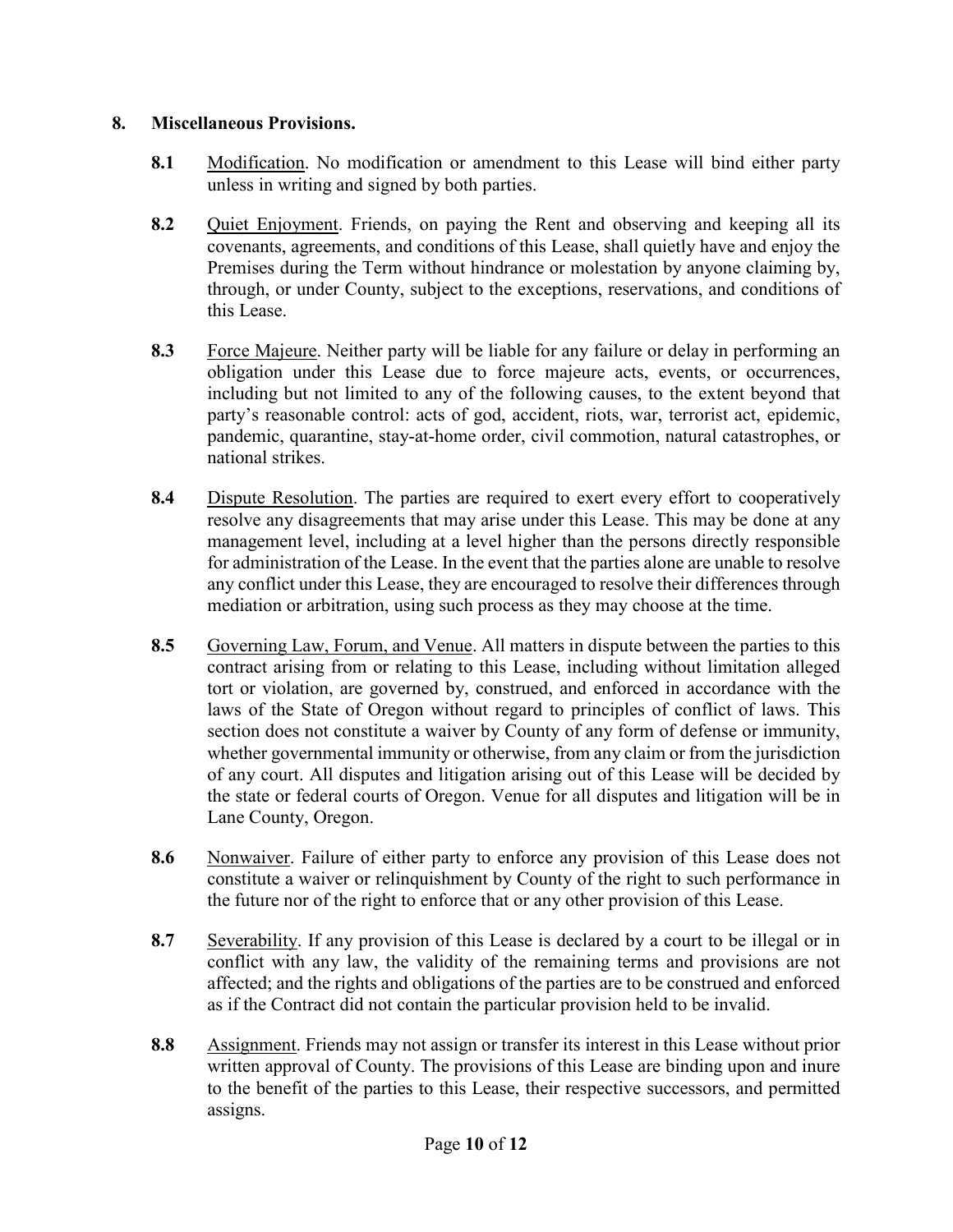- **8.9** No Third-Party Beneficiaries. County and Friends are the only parties to this Lease and are the only parties entitled to enforce its terms. Nothing in this Lease gives or may be construed to give or provide any benefit or right to third persons, either directly or indirectly, that is greater than the rights and benefits enjoyed by the general public, unless that party is identified by name in this Lease.
- **8.10** Nonmerger. This Lease contains the entire agreement of County and Friends with respect to the Lease, and supersedes all prior negotiations, agreements and understandings*.*
- **8.11** No Conveyance. This Lease is not intended to convey any interest in the lands herein to Friends. Further, this Lease is subordinate to that deed dated April 20, 1982 between the State of Oregon and Lane County attached as Exhibit 'B', and the project agreement (41-00348) dated January 13, 1972 between the State of Oregon and the United States.
- **8.12** Compliance with Laws. During the Term of this Lease, the parties agree to comply with all applicable local, State, and Federal laws and regulations.
- **8.13** Notices. Any notice, demand, consent, approval, or other communication to be given under this Agreement must be in writing and provided by email addressed to the party's authorized representative, except as provided below in this section. However, if, in either party's discretion, email is not the most appropriate method for providing notice, then notice may be provided by personal delivery; certified mail, postage prepaid, return receipt requested; or nationally recognized overnight courier. The effective date of notice shall be: for notice by email, the date and time sent if sent between the hours of 8 am and 5 pm, otherwise effective at 8am the following Business Day; for notice delivered in person, the date and time of delivery; for notice by U.S. mail, three days after the date of certification; and for notice by overnight courier, the next business day after deposit with the courier. If no representative is identified in this section, notice may be given to the person executing the Agreement on behalf of that party below, or that person's successor in title:

| If to County:        | If to Friends:                      |
|----------------------|-------------------------------------|
| Lane County          | Friends of Buford Park & Mt. Pisgah |
| 125 E. 8th Avenue    | P. O. Box 5266                      |
| Eugene, Oregon 97401 | Eugene, Oregon 97405                |

**8.14** Recordation of Lease. Either party may elect that a copy of this Lease or a memorandum thereof, executed and acknowledged by both parties, be recorded in the public records of Lane County, Oregon. The recording party must pay the recording costs.